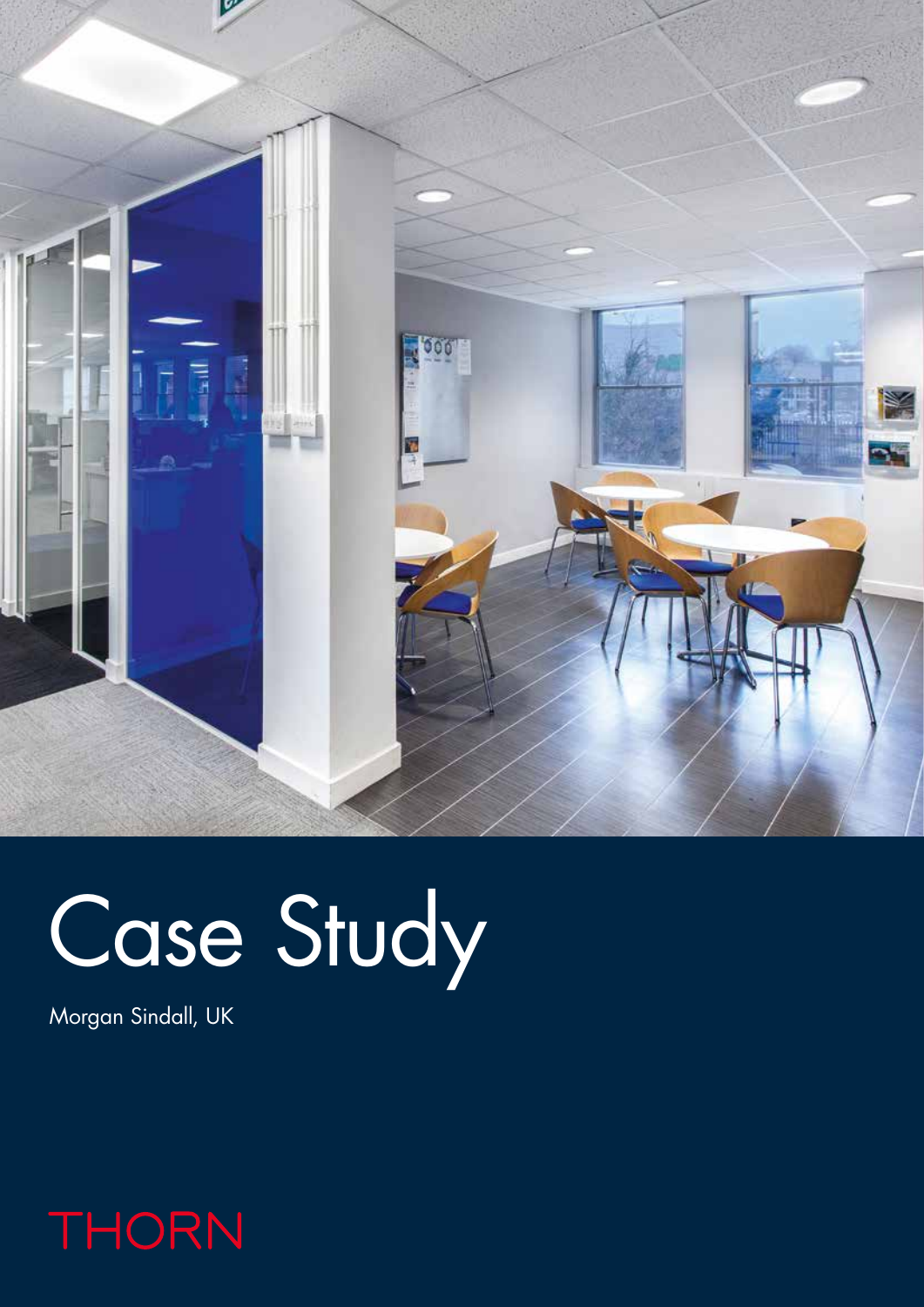## Morgan Sindall, UK

With Thorn Lighting



## **Background**

Morgan Sindall offers national construction and infrastructure services to private and public sector customers across a broad range of markets. The company's prestigious head office building is located in Rugby, was constructed around 1973 and houses around 230 employees. In 2012 the building was refurbished internally but, at the time, the lighting was not upgraded from the original fittings. Internally they comprised of 4ft and 6ft fluorescent tubes, in addition to 2d 4 pin downlight style fittings. Externally they had 6 floodlights in the car park area and in the under croft areas of the car park were small bulkhead fittings. They recently decided to upgrade the lighting, looking for an efficient solution.

John Watson, Facilities Co-ordinator at Morgan Sindall, commented "Since changing we have noticed an overall improvement in the quality of the lighting throughout the building and to the exterior, making it a brighter, more pleasant work space. Additionally, the switch to Thorns LED luminaires will provide financial savings in terms of energy and maintenance".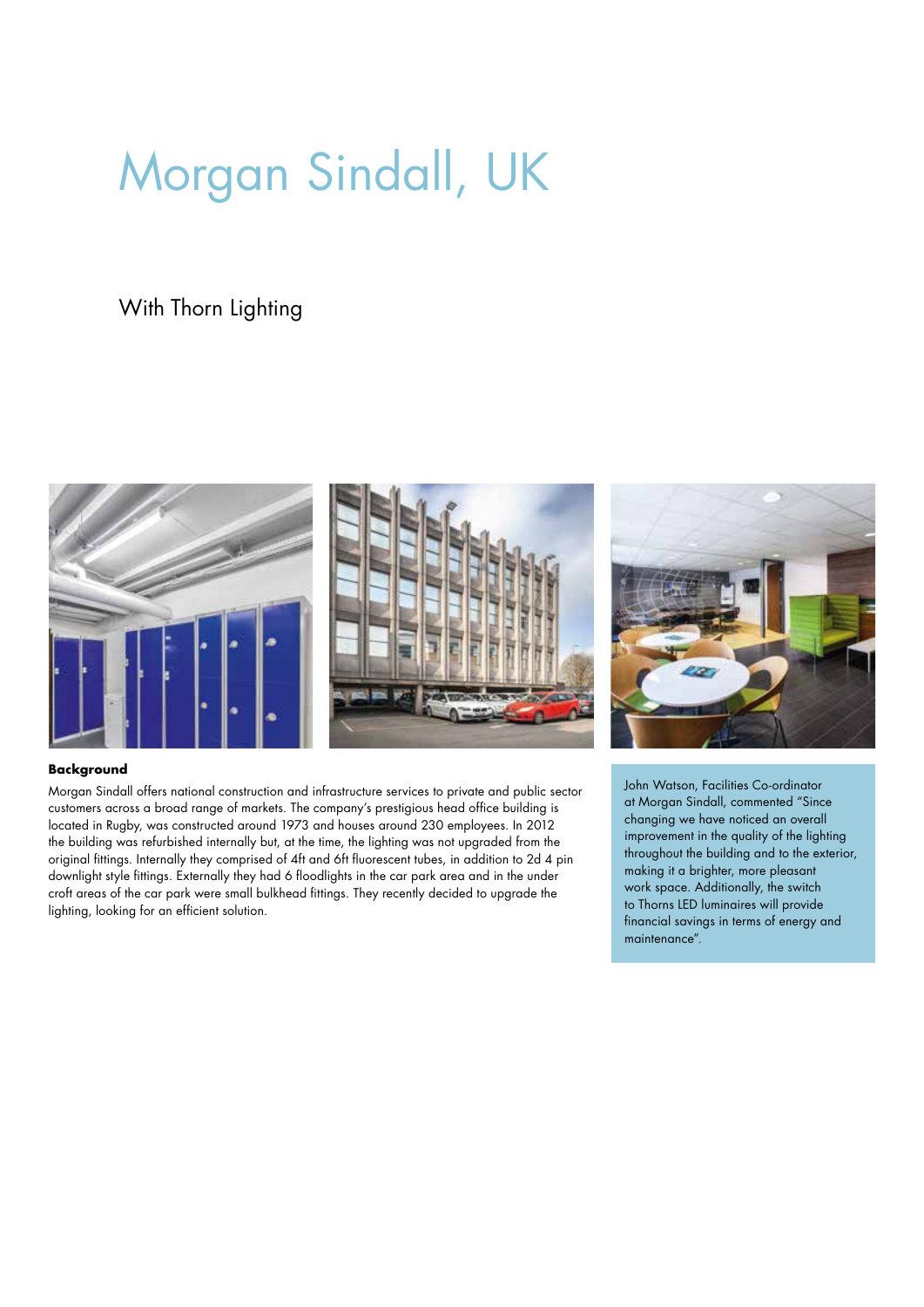

## **Solution**

Thorn's Omega Pro LED 600x600mm fittings were used on a one to one basis for the open office areas, meeting rooms and stairwells. With its slim 12mm profile, the fitting incorporates a UV-stabilised opal acrylic diffuser to retain its clean look. The IP44 rated Omega provides excellent glare control (UGR<19/22) and is easily retrofitted, whilst maintenance is significantly reduced by the 50,000 hours' life of the 4000K LED lamps supplied with the fitting.

Thorn's Chalice LED, a high performance LED downlight that offers exceptional efficiency with a class-leading efficacy of up to 110 Llm/W, was chosen for the breakout areas. The high performance optic and light mixing chamber provide a uniform appearance which, combined with a unified glare ratio <19, CRI 80 and CRI 90, makes Chalice perfect for high quality lighting applications.

The kitchen areas have been illuminated using PopPack LED battens, a one for one replacement for single and twin T8/T5 fluorescent battens. Quick and easy to install, these battens offer up to 67 percent energy reduction when compared to traditional switch start. PopPack provides over 110Llm/W and exceeds building regulation requirements. PopPack was also used in the stairwells to compliment the Omega Pro fittings.

For the exterior, AreaFlood, a general purpose area floodlight with superior optical performance and control, has been installed in the high level car park to create a brighter, more inviting area. The floodlight incorporates a new generation of reflectors which, when combined with the inclined front glass and integrated visor, deliver precise lighting control. ForceLED, a robust, yet compact IP66 luminaire with a unique prismatic diffuser, has replaced the original inefficient bulkhead fittings and improved the quality of illumination in the car park immensely.